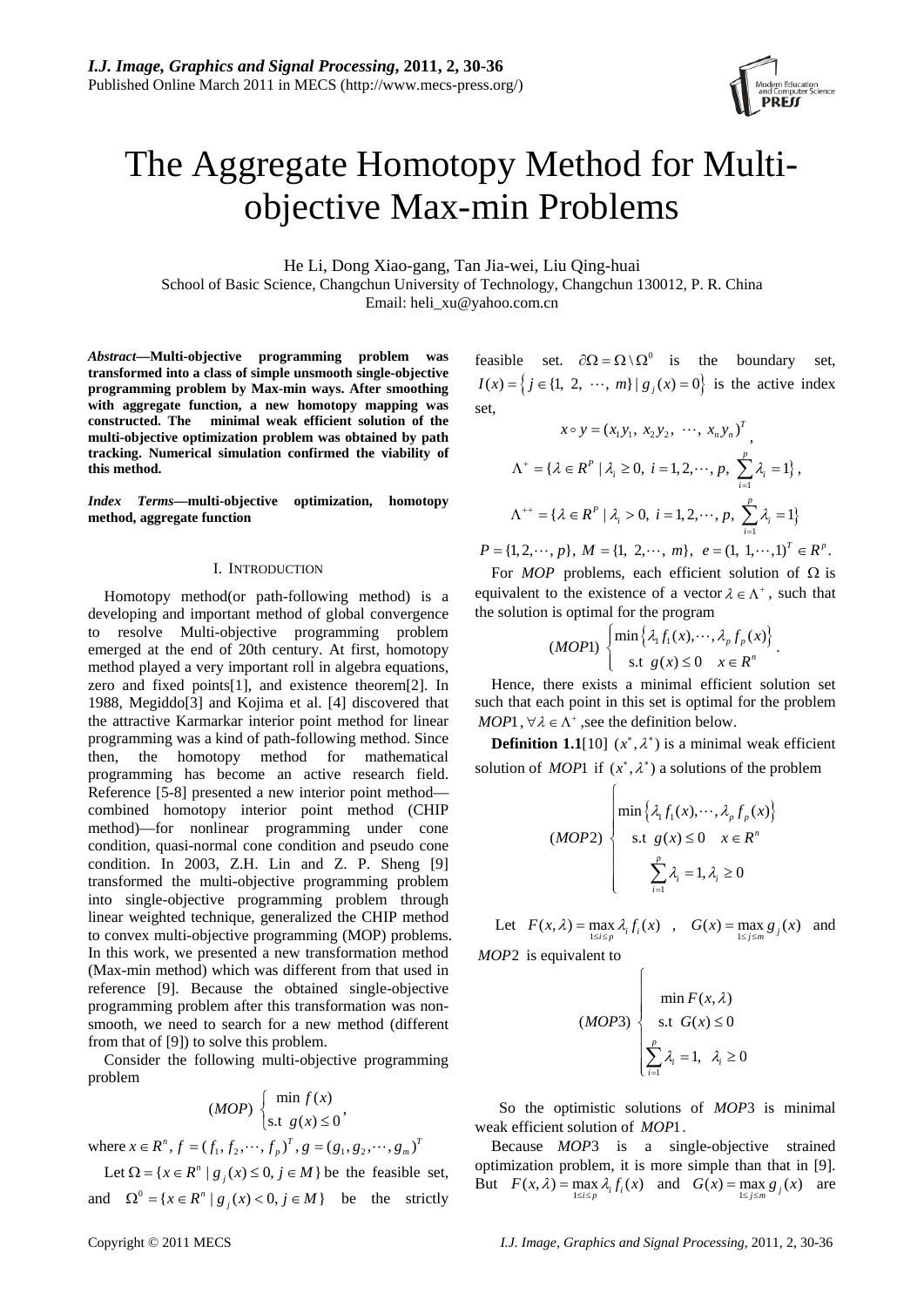,

non-smooth functions. The purpose of this paper is to adopt aggregate function to transform a non-smooth optimization problem into a smooth optimization problem with parameters and use the homotopy method to obtain the globally converged solution of the smooth optimization problem. This paper is organized as follows: Section 2 we recall some notations and preliminaries results. In Section 3, we use aggregate function smooth *MOP*3 with parameters and establish the new combined homotopy equation is different from [9]. The existence and convergence of a homotopy path from almost any initial point  $w^{(0)}$  to the minimal weak efficient solution of multi-objective programming problem are proved. Finally, a numerical algorithm is given, and numerical examples show that this method is feasible and effective in Section 4.

#### II. PRELELIMINARIES

The following are four assumptions used in the literature:

(H1)  $f_i (i \in P), g_j (j \in M)$  are three continuously differentiable convex functions

(H2)  $\Omega^0$  is nonempty and bounded;

(H3)  $\forall x \in \partial \Omega$ ,  $\left\{ \nabla g_j(x) \ (j \in I(x)) \right\}$  is linearly independent.

(H4) (The weak normal cone condition) There exists a nonempty closed subset  $\overline{\Omega}$  of  $\Omega^0$ ,  $\forall x \in \partial\Omega$  the cone of  $\Omega$  at *x* that does not meet  $\overline{\Omega}$ , i.e.

$$
\left\{x+\sum_{j\in I(x)}u_j\nabla g_j(x),u_j\geq 0,\right\}\cap \overline{\Omega}=\phi
$$

Let

$$
F(x, \lambda, \theta t) = \theta t \ln \sum_{i=1}^{p} \exp \frac{\lambda_i f_i(x)}{\theta t}
$$
  
\n
$$
G(x, \theta t) = \theta t \ln \sum_{j=1}^{m} \exp \frac{g_j(x)}{\theta t}
$$
  
\n
$$
\nabla_x G(x, \theta t) = \sum_{j=1}^{m} y_j(x, t) \nabla g_j(x),
$$
  
\n
$$
\Omega_{\theta}(t) = \left\{ x \in R^n \middle| G(x, \theta t) \le 0 \right\}
$$
  
\n
$$
\Omega_{\theta}^{0}(t) = \left\{ x \in R^n \middle| G(x, \theta t) < 0 \right\},
$$
  
\n
$$
\partial \Omega_{\theta}(t) = \Omega_{\theta}(t) \setminus \Omega_{\theta}^{0}(t),
$$
  
\n
$$
\theta \in (0, 1], \text{ and } y_j(x, t) = \frac{\exp(g_j(x)/\theta t)}{\sum_{j=1}^{m} \exp(g_j(x)/\theta t)}
$$
(1.1)

**Lemmn2.1** For a given  $\theta \in (0,1]$ , we have

- (1)  $G(x, \theta t_1) \le G(x, \theta t_2)$   $(0 \le t_1 \le t_2 \le 1)$ ;  $F(x, \lambda, \theta t_1) \leq F(x, \lambda, \theta t_2) \quad (0 \leq t_1 \leq t_2 \leq 1);$
- (2)  $G(x) \leq G(x, \theta) \leq G(x) + \theta t \ln m$ ;  $F(x, \lambda) \leq F(x, \lambda, \theta t) \leq F(x, \lambda) + \theta t \ln p$

**Remark2.1.** For a given  $\theta \in (0,1]$ , as  $t \to 0^+$ ,  $G(x, \theta t)$ ,  $F(x, \lambda, \theta t)$  converge uniformly as well as monotonically to  $G(x)$  and  $F(x, \lambda)$ , respectively.

**Lemme2.2** From(1.1),  $y_i(x,t)$  has follow results:

(1) 
$$
y_j(x,t) \ge 0
$$
, and  $\sum_{j=1}^{m} y_j(x,t) = 1$ ;  
\n(2) For  $x \in \Omega^0, x \to \overline{x} \in \partial\Omega$ , as  $t \to 0^+, j \notin I(x)$  we

have  $y_j(x,t) \to 0$ .

Lemmn2.3 if the assumed condition of  $(H1)$  is satisfied, then  $F(x, \lambda, \theta t)$  and  $G(x, \theta t)$  should be three continuously differentiable convex functions

**Lemmn2.4** if the assumption conditions of (H1) and (H2) are satisfied, then (1) any  $\theta \in (0,1]$ ,  $t \in (0,1]$  has  $\Omega_{\theta}(t) \subset \Omega$ ; (2) for any closed subset  $\Theta \subset \Omega^0$ , there exists a  $\theta \in (0,1]$ , s.t  $\Theta \subset \Omega^0_{\theta}(1)$ .

Lemmn2.5 if the conditions of (H1)~(H3) are satisfied, there exists a  $\theta \in (0,1]$ , s.t any  $t \in (0,1]$ ,  $\partial \Omega_{\theta}(t)$  is the regularity, i.e.,  $\forall x \in \partial \Omega_{\theta}(t)$ ,  $\nabla_{x} G(x, \theta t) \neq 0$ .

**Lemmn2.6** if the assumption conditions of (H1), (H2) and (H4) are satisfied, then for any closed subset  $\mathcal{Q} \subset \Omega$ , there exists a  $\theta \in (0,1]$ , s.t. any  $t \in (0,1]$ ,  $\Omega_{\theta}(t)$  is satisfied with the weak normal cone condition about  $\Omega$ .

The proof of Lemma 1.1~Lemma 1.6 are referred to [11-12].

**Definition 2.1** Let  $M$ ,  $N$  be differential manifolds with  $\dim N = p$  and let  $H : M \to N$  be a differentiable mapping. If rank $(\partial H(x)/\partial x) = p$ ,  $\forall x \in H^{-1}(y)$ , we say that that  $y \in N$  is a regular value of *H* and  $x \in M$  is a regular point. Given a curve  $\Gamma \subset H^{-1}(y)$ , if every  $x \in \Gamma$  is a regular point, then we say that  $\Gamma$  is a regular path.

**Lemma 2.7** (Parametric Form of the Sard Theorem on a Manifold with Boundary) Let  $Q$  and  $N$  be differential manifolds of dimension  $q$  and  $p$ , respectively. Let  $M$  be a *m*-dimensional differential manifold with boundary. Suppose that  $\Phi: Q \times M \to N$  is a C<sup>r</sup> mapping, where  $r > \max\{0, m - p\}$ . If  $0 \in N$  is a regular value of  $\Phi$  and ∂Φ, then for almost all *a*∈*Q*, 0 is a regular value of  $\Phi_a = \Phi(a, \cdot)$  and  $\partial \Phi_a$ , where  $\partial \Phi_a$ ,  $\partial \Phi_a$  denote the restriction of  $\Phi$  and  $\Phi_a$  to  $Q \times \partial M$  and  $\partial M$ , respectively.

This lemma is a special case of the transversality theorem (Theorem 5.7 in [13]).

**Lemma 2.8** (Inverse Image Theorem, See [13,14]) Suppose that *M* is a  $m-$  dimensional  $C<sup>r</sup>$  differential manifold with boundary, *N* is a  $p-$  dimensional C' differential manifold,  $r \geq 1$ , and  $\Phi : M \to N$  is a  $C^r$  map. If  $a \in N$  is a regular value of  $\Phi$  and  $\partial \Phi$ , then either  $S = \Phi^{-1}(a)$  is empty or a  $(m-p)$  dimensional submanifold, and  $\partial S = S \cap \partial M$ .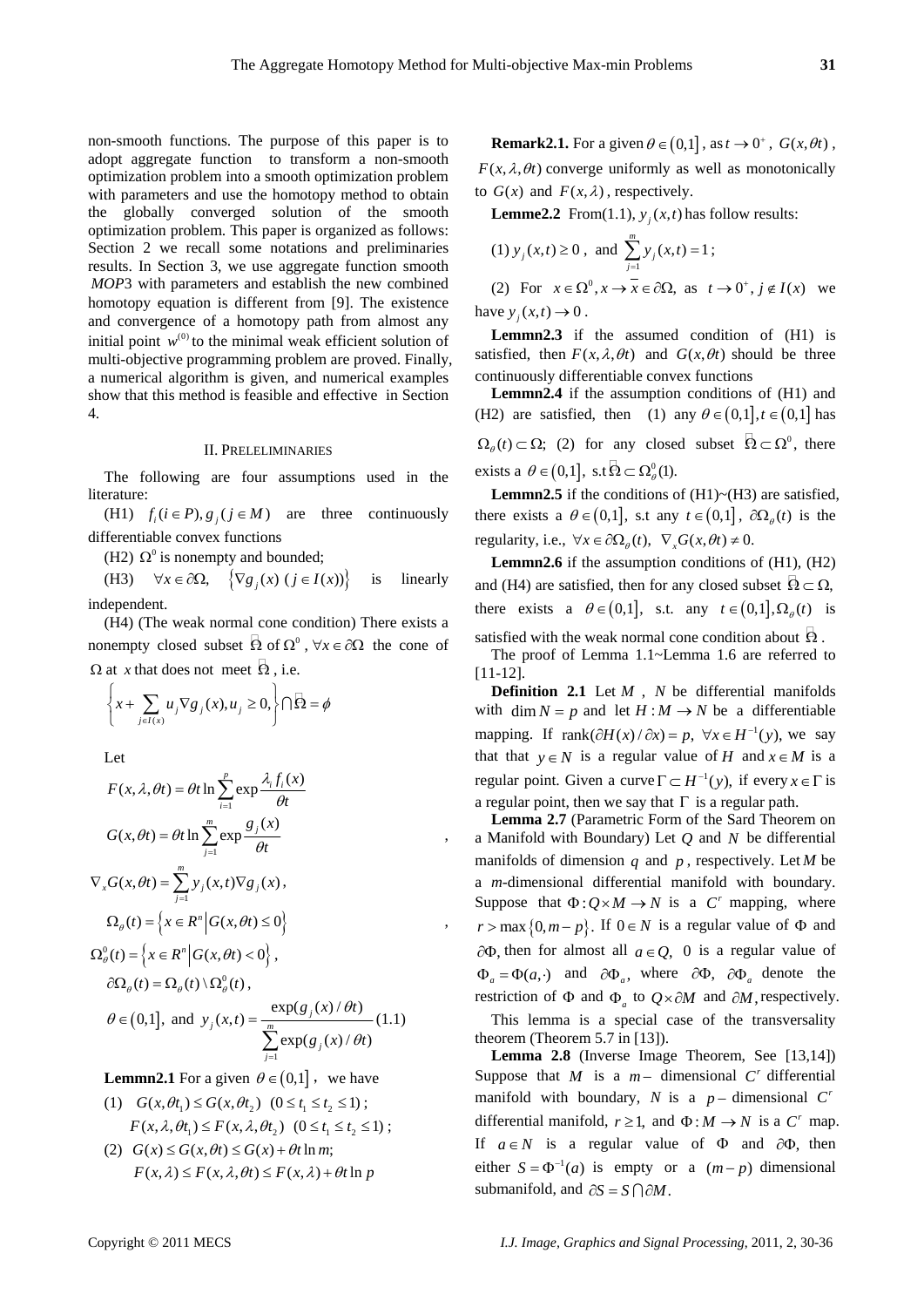**Lemma 2.9** (classification theorem of one-dimensional manifold with boundary, see [14] ) Each connected part of a one-dimensional manifold with boundary is homeomorphic either to a unit circle or to a unit interval.

# III. MAIN RESULTS

In order to find the solution of *MOP*3, we turn it into problems as follows by means of aggregate functions:

⎧

$$
(MOP4) \begin{cases} \min F(x, \lambda, \theta t) \\ \text{s.t } G(x, \theta t) \le 0 \\ \sum_{i=1}^{p} \lambda_i = 1, \ \lambda_i \ge 0 \end{cases}
$$

Let *x*,  $\lambda$  be a KKT point of *MOP*4, Then there exist  $u \in R_+$ ,  $\xi \in R_+^p$ , and  $h \in R$ , such that

$$
\begin{cases}\n\nabla_x F(x, \lambda, \theta t) + u \nabla_x G(x, \theta t) = 0 \\
\nabla_x F(x, \lambda, \theta t) - \xi - h \cdot e = 0 \\
1 - \sum_{i=1}^p \lambda_i = 0 \\
uG(x, \theta t) = 0 \\
\xi \circ \lambda = 0 \\
\lambda \ge 0, \xi \ge 0, u \ge 0, G(x, \theta t) \le 0\n\end{cases}
$$
\n(3.1)

**Remark 3.1** From Lemmn1.1, we know that the KKT point of equation (3.1) is convergence to optimistic solutions of *MOP*3, so that it is a minimal weak efficient solution of *MOP*1 as  $t \rightarrow 0^+$ .

Therefore, to find a minimal weak efficient solution, we have to solve problem (3.1) as  $t \to 0^+$ .

Now we construct a homotopy mapping as follows:

$$
H: \Omega^{0} \times \Lambda^{++} \times R_{++} \times R_{++}^{p} \times R \times (0,1] \to R^{n+2p+2}
$$
  
\n
$$
H(w, w^{(0)}, t)
$$
  
\n
$$
\begin{bmatrix}\n(1-t)[\nabla_{x}F(x, \lambda, \theta t) + u \nabla_{x}G(x, \theta t)] + t(x - x^{(0)}) \\
(1-t)[\nabla_{\lambda}F(x, \lambda, \theta t) - \xi] - (h - h^{(0)}) \cdot e + t(\lambda - \lambda^{(0)}) \\
1 - \sum_{i=1}^{p} \lambda_{i} \\
uG(x, \theta t) - tu^{(0)}G(x^{(0)}, \theta) \\
\xi \circ \lambda - t \xi^{(0)} \circ \lambda^{(0)}\n\end{bmatrix}
$$
  
\n= 0 (3.2)

Because of  $x^0 \in \Omega^0$ , it must be a  $\theta$ , s.t.  $x^0 \in \Omega^0_{\theta}(1)$ . Let

$$
w = (x, \lambda, u, \xi, h)^T \in R^{n+2p+2}
$$
  

$$
w^{(0)} = (x^{(0)}, \lambda^{(0)}, u^{(0)}, \xi^{(0)}, h^{(0)})^T
$$
  

$$
\in \Omega^0_{\theta}(1) \times \Lambda^{++} \times R_{++} \times R_{++}^p \times \{0\}.
$$

When  $t = 1$ , the homotopy equation (3.2) becomes

$$
\begin{cases}\n x - x^{(0)} = 0 \\
 -(h - h^{(0)}) \cdot e + (\lambda - \lambda^{(0)}) = 0 \\
 1 - \sum_{i=1}^{p} \lambda_i = 0 \\
 uG(x, \theta) - u^{(0)}G(x^{(0)}, \theta) = 0 \\
 \xi \circ \lambda - \xi^{(0)} \circ \lambda^{(0)} = 0\n\end{cases} (3.3)
$$

We have  $x = x^{(0)}$ ,  $u = u^{(0)}$ ,  $h = h^{(0)} = 0$ ,  $\lambda = \lambda^{(0)}$ .  $\xi = \xi^{(0)}$ . Thus, the equation  $H(w, w^{(0)}, 1) = 0$  has only one solution  $w = w^{(0)}$ .

When  $t \to 0^+$ , the solution of (3.2) is the KKT point of (3.1) as  $t \to 0^+$ .

For a given  $w^{(0)}$ , rewrite  $H(w, w^{(0)}, t)$  as  $H_{w^{(0)}}(w, t)$ . The zero-point set of  $H_{\mu^{(0)}}$  is

$$
H_{w^{(0)}}^{-1}(0) = \{(w,t) | H_{w^{(0)}}(w,t) = 0\}.
$$

Since  $H(w^{(0)}, w^{(0)}, t) = 0$ , we have  $H_{w^{(0)}}^{-1}(0) \neq \phi$ .

**Lemma 3.1**. Let  $H$  be defined as  $(3.2)$ , let the conditions (H1)-(H3) hold. Then for almost all  $w^{(0)} \in \Omega^0 \times \Lambda^{++} \times R_{++} \times R_{++}^p \times \{0\}$ , 0 is a regular value of  $H(w, w^{(0)}, t)$ , and  $H_{w^{(0)}}^{-1}(0)$  consists of some smooth starting from  $(w^{(0)}, 1)$ . curves. Among them, a smooth curve, say  $\Gamma_{w^{(0)}}$ , is

**Proof:** For any  $w^{(0)} \in \Omega^0 \times \Lambda^{++} \times R_{++} \times R_{++}^p \times \{0\}$  and  $t \in (0,1]$ , we have

$$
\partial H(w, w^{(0)}, t) / \partial (x^{(0)}, \lambda^{(0)}, \lambda_1, u^{(0)}, \xi^{(0)})
$$
\n
$$
= \begin{bmatrix}\n-tE_n & 0 & Q(x, \lambda) & 0 & 0 \\
0 & -tE_p & R(x, \lambda) & 0 & 0 \\
0 & 0 & -1 & 0 & 0 \\
Z_1 & 0 & 0 & Z_2 & 0 \\
0 & -t\theta & \xi_1 e_p & 0 & -t\Lambda\n\end{bmatrix}
$$
\n(3.4)

Where

$$
Q(x, \lambda) = (1-t) \frac{\partial}{\partial \lambda_1} (\nabla_x F(x, \lambda, \theta t)),
$$
  
\n
$$
R(x, \lambda) = (1-t) \frac{\partial}{\partial \lambda_1} (\nabla_x F(x, \lambda, \theta t)),
$$
  
\n
$$
Z_1 = -tu^{(0)} \nabla_{x^{(0)}} G^T(x^{(0)}, \theta), \quad Z_2 = -tG(x^{(0)}, \theta),
$$
  
\n
$$
\theta = \text{diag}(\xi^{(0)}), \quad \Lambda = \text{diag}(\lambda^{(0)}), \quad e_p = (1, 0, \cdots, 0)^T \in R^p.
$$
  
\n
$$
\frac{\partial H(w, w^{(0)}, t)}{\partial(x^{(0)}, \lambda_1, u^{(0)}, \xi^{(0)})} = -(-t)^{n+2p+1} \prod_{i=1}^p \lambda_i^{(0)} G(x^{(0)}, \theta) \neq 0
$$
  
\nSince  $\lambda_i^{(0)} > 0 \ (i \in P), \quad G(x^{(0)}, \theta) < 0 \ (x^{(0)} \in \Omega^0_{\theta}(1))$ , 0

is a regular value of  $H(w, w^{(0)}, t)$ . According to 2.7, 0 is a regular value of mapping  $H_{w^{(0)}}$  for almost all  $w^{(0)} \in \Omega^0_{\theta}(1) \times \Lambda^{++} \times R_{++} \times R_{++}^p \times \{0\}$ . By the inverse image theorem 2.8,  $H_{w^{(0)}}^{-1}(0)$  consists of some smooth Parameterized Sard Theorem on smooth manifold, lemma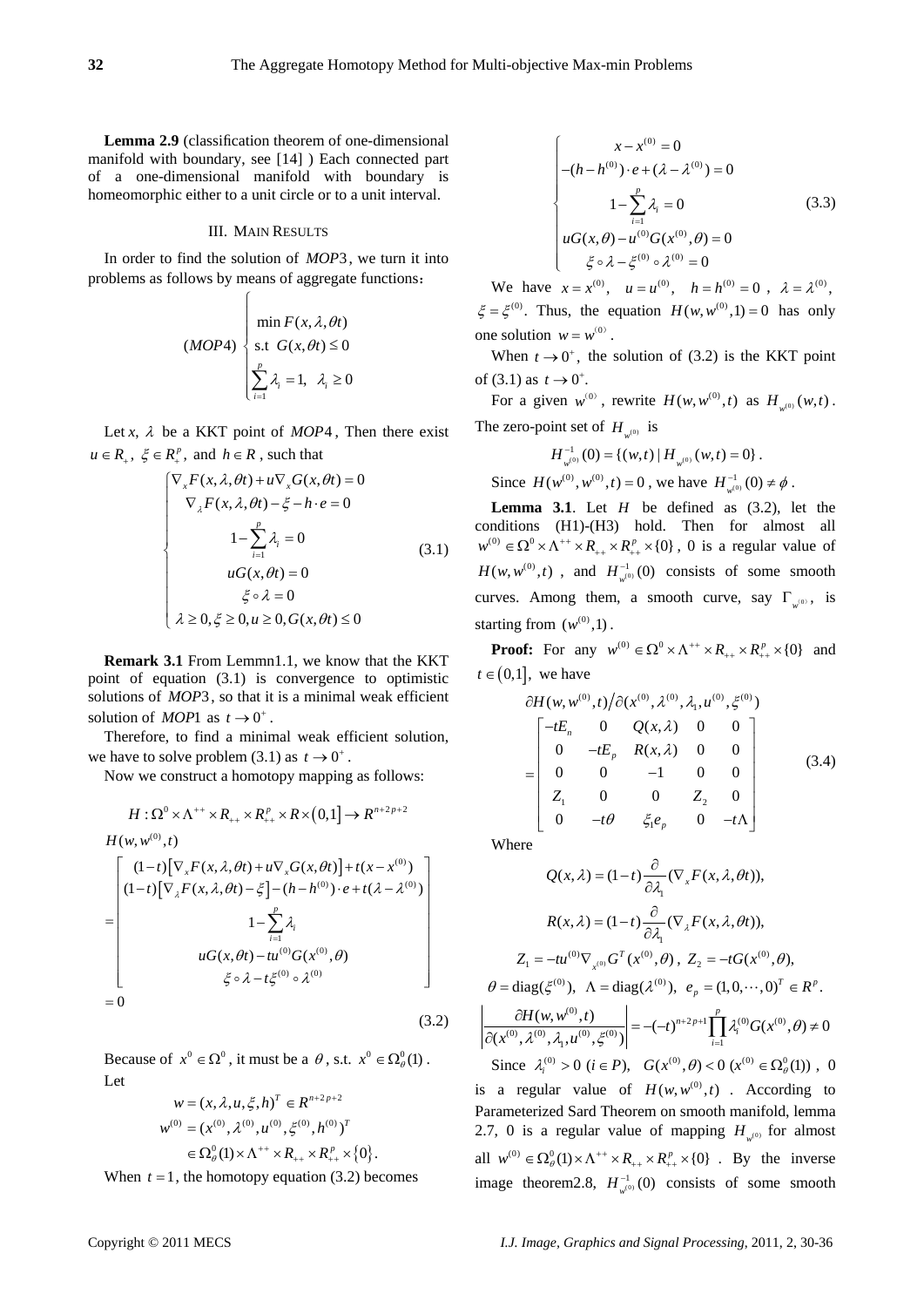curves. Because  $H_{w^{(0)}}(w^{(0)}, 1) = 0$ , there must be a smooth curve  $\Gamma_{w^{(0)}}$  starting from  $(w^{(0)}, 1)$ .

**Lemma 3.2** Conditions of Lemma 3.1 and (H4) are satisfied. For a given  $w^{(0)} \in \Omega^0 \times \Lambda^{++} \times R_{++} \times R_{++}^p \times \{0\}$ , 0 is a regular value of  $H_{w^{(0)}}$ , then  $\Gamma_{w^{(0)}}$  is a bounded curve in  $\Omega^0 \times \Lambda^{++} \times R_{++} \times R_{++}^p \times R \times (0,1]$ .

**Proof:** From (3.2), it is easy to see that  $\Gamma_{w^{(0)}} \subset \Omega^0 \times \Lambda^{++} \times R_{++} \times R_{++}^p \times R \times (0,1].$  If  $\Gamma_{w^{(0)}}$  is an unbounded curve, then there exists a sequence of points  $\{(w^{(k)}, t_k)\}\subset \Gamma_{w^{(0)}}$  such that  $\|(w^{(k)}, t_k)\| \to \infty$ . Because  $\Omega^0 \times \Lambda^{++}$  and  $t \in (0,1]$  are bounded sets, therefore there exists a subsequence of point  $\{(w^{(k_i)}, t_{k_i})\}$  (for brevity, we will use  $k$  instead of  $k_i$  in the rest part of this paper) such that  $x^{(k)} \to \overline{x} \in \Omega$ ,  $\lambda^{(k)} \to \overline{\lambda} \in \Lambda^+$ ,  $t_k \to \overline{t} \in (0,1]$ , and

$$
\left\| \left( u^{(k)}, \xi^{(k)}, h^{(k)} \right) \right\| \to \infty, \text{ as } k \to \infty. \tag{3.5}
$$

i) It is impossible of  $h^{(k)} \to \infty$ ,  $\xi^k \to \infty$ , as  $k \to \infty$ that we can refer to theorem 5.2.2 in the book [15]

ii) If  $u^{(k)} \rightarrow +\infty$ , from the fourth equality of (3.2), we have  $G(x^{(k)}, \theta t_k) = t_k (u^{(k)})^{-1} u^{(0)} G(x^{(0)}, \theta) \rightarrow 0$ , i.e.

$$
\lim_{k\to+\infty} G(x^{(k)},\theta t_k) = G(\overline{x},\overline{\theta t}) = 0.
$$

From Lemma 2.5, we know  $\nabla_{\mathbf{x}} G(\mathbf{x}, \theta \mathbf{t}) \neq 0$ .

From the first equality of (3.2), we have

$$
(1-tk) [\nablax F(x(k), \lambda(k), \theta t(k)) + u(k) \nablax G(x(k), \theta t(k))]
$$
  
+ $tk (x(k) - x(0)) = 0$  (3.6)

For 
$$
\overline{t} = 1
$$
, when  $k \to \infty$ ,  
\n
$$
\lim_{k \to \infty} (1 - t_k) u^{(k)} \nabla_x G(x^{(k)}, \theta t_k) + x^{(k)} - x^{(0)} = 0
$$
\n(3.7)

Let  $\lim_{k \to \infty} (1 - t_k) u^{(k)} = \alpha$ , thus

$$
x^{(0)} = \alpha + \overline{x} \tag{3.8}
$$

When  $\alpha = 0$ , (3.8) contradicts with  $\Omega_{a}^{0}(1) \ni x^{(0)} \neq x \in \partial \Omega_{a}(1)$ ; when  $\alpha > 0$ , (3.8) contradicts with Lemma2.6.

For  $\bar{t}$  < 1, rewrite (3.6) as

$$
(1-tk)\nablaxF(x(k), \lambda(k), \theta t(k))+ (1-tk)u(k)\nablaxG(x(k), \theta t(k))+ tk(x(k) - x(0))= 0
$$
\n(3.9)

As  $k \to \infty$ , the second part at the left-hand side of (3.9) tends to infinity, but the first and third parts are bounded. This is impossible.

From i), ii) we conclude that  $\Gamma_{\mu}$  is bounded.

**Theorem 3.1** ( convergence of the method). If conditions of H1~H4 are satisfied, then (3.1) has at least one solution.

(*w*<sup>(0)</sup>, 1). The limit set  $T \subset \Omega \times \Lambda^+ \times R_+ \times R_+^p \times R \times \{0\}$  of For almost all  $w^{(0)} \in \Omega^0 \times \Lambda^{++} \times R_{++} \times R_{++}^p \times \{0\}$ , the zero-point set  $H_{w^{(0)}}^{-1}(0)$  of homotopy mapping (3.2) contains a smooth curve  $\Gamma_{w^{(0)}}$ , which starts from  $\Gamma_{w^{(0)}}$  is non-empty as  $t \to 0^+$ , and every point in *T* is a solution of (3.1).

Specifically, if the length of  $\Gamma_{w^{(0)}}$  is finite and  $(w^*,0)$ is the end point of  $\Gamma_{w^{(0)}}$ , then  $w^*$  is a solution of (3.1).

**Proof:** By Lemma 3.1, 0 is a regular value of  $H_{\psi^{(0)}}$ , and  $H_{w^{(0)}}^{-1}(0)$  contains a smooth curve  $\Gamma_{w^{(0)}}$  starting from  $(w^{(0)}, 1)$ , for almost all  $w^{(0)} \in \Omega^0 \times \Lambda^{++} \times R_{++} \times R_{++}^p \times \{0\}$ .

By the classification theorem of one-dimensional smooth manifold, , lemma 2.9, Γ<sub>*w*<sup>(0)</sup></sub> is diffeomorphic to a unit circle or the unit interval (0, 1]. Noticing that

$$
\left.\frac{\partial H_{w^{(0)}}(w,t)}{\partial w}\right|_{w=w^{(0)}} = \left|\begin{array}{cccc} E_n & 0 & 0 & 0 & 0 \\ 0 & E_p & 0 & 0 & -e \\ 0 & -e^T & 0 & 0 & 0 \\ u\nabla_x G^T(x^{(0)}, \theta) & 0 & G(x^{(0)}, \theta) & 0 & 0 \\ 0 & \theta & 0 & \Lambda & 0 \end{array}\right|
$$

is nonsingular, we know that  $\Gamma_{w^{(0)}}$  is not diffeomorphic to a unit circle. That is,  $\Gamma_{w^{(0)}}$  is diffeomorphic to (0, 1].

Let  $(\overline{w}, \overline{t})$  be a limit point of  $\Gamma_{w^{(0)}}$  as  $t \to 0$ . Only the following three cases are possible:

i) 
$$
(\overline{w}, \overline{t}) \in \Omega^0 \times \Lambda^{++} \times R_{++} \times R_{++}^p \times R \times \{1\};
$$
  
ii)  $(\overline{w}, \overline{t}) \in \partial(\Omega \times \Lambda^+ \times R_+ \times R_+^p) \times R \times (0,1];$   
iii)  $(\overline{w}, \overline{t}) \in \Omega \times \Lambda^+ \times R_+ \times R_+^p \times R \times \{0\}.$ 

Because the equation  $H_{w^{(0)}}(w,1) = 0$  has only one solution  $(w^{(0)}, 1) \in \Omega^0 \times \Lambda^{++} \times R_{++} \times R_{++}^p \times R \times \{1\}$ , the case (i) is impossible. In case (ii), there must exist a sequence of  $(w^{(k)}, t_k) \in \Gamma_{w^{(0)}}$  such that  $G(x^{(k)}, \theta t_k) \to 0$ . From the fourth equality of (3.2), we have  $u^{(k)} \rightarrow +\infty$ , which contradicts Lemma 3.2.

As a conclusion, (iii) is the only possible case, and hence,  $\overline{w}$  is a solution of (3.1).

**Remark3.2** By Theorem 3.1, for almost all  $w^{(0)} \in \Omega^0 \times \Lambda^{++} \times R_{++} \times R_{++}^p \times \{0\}, \text{ the homotopy } (3.2)$ generates a smooth curve  $\Gamma_{w^{(0)}}$ . We call  $\Gamma_{w^{(0)}}$  as the homotopy path. Tracing numerically  $\Gamma_{w^{(0)}}$  from  $(w^{(0)}, 1)$ until  $t \rightarrow 0^+$ , one can find a solution of (3.1). Let *s* be the arclength of  $\Gamma_{\mu^{(0)}}$ , we can parameterize  $\Gamma_{\mu^{(0)}}$  with respect to *s* . That is, there exist continuously differentiable functions  $w(s)$ ,  $t(s)$ , such that

$$
H_{w^{(0)}}(w(s),t(s)) = 0,
$$
\n(3.10)

$$
w(0) = w^{(0)}, \quad t(0) = 1 \tag{3.11}
$$

Differentiating (3.10), we obtain the following theorem.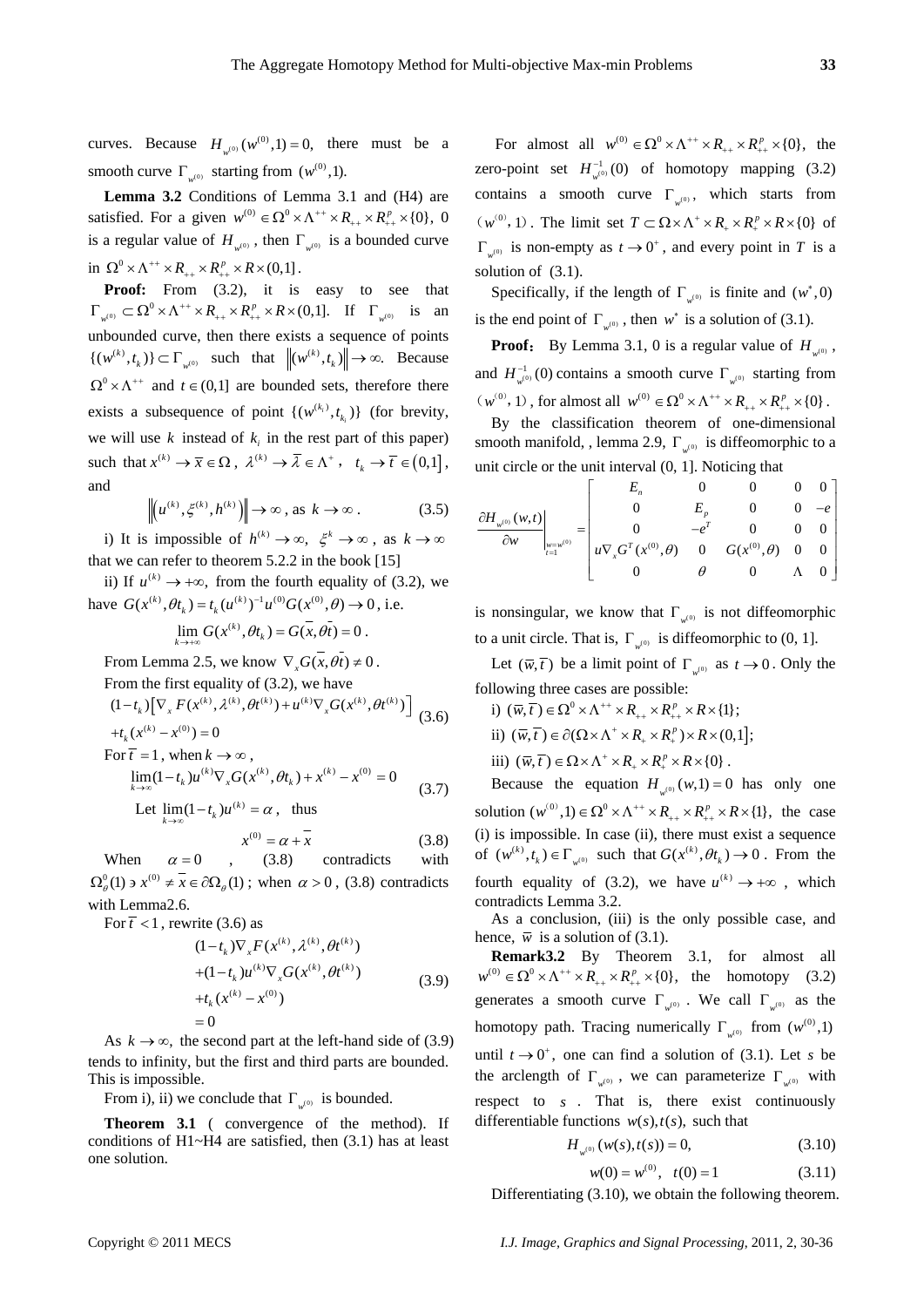**Theorem 3.2** The homotopy path  $\Gamma_{w^{(0)}}$  is deter-mined by the following initial value problem to the ordinary differential equation

$$
\frac{\partial H_{w^{(0)}}(w(s),t(s))}{\partial(w,t)}\left(\begin{array}{c}\dot{w}(s)\\ \dot{t}(s)\end{array}\right)=0
$$
\n(3.12)

 $\|\dot{w}(s), \dot{t}(s)\| = 1 \quad w(0) = w^{(0)}, \quad t(0) = 1.$  (3.13)

And the *w* component of the solution point  $(w(s^*), t(s^*))$  of (3.10), for  $t(s^*) = 0$ , is the solution of (3.1).

# IV. TRACING THE HOMOTOPY PATH

In this section, we discuss how to trace numerically the homotopy path  $\Gamma_{\omega^{(0)}}$ . A standard procedure is the predictor-corrector method[16], which uses an explicit difference scheme for solving numerically and a simple numerical example is given.

**Algorithm 4.1** (MOP)'s Euler-Newton method).

Step 0: Give an initial point  $(w^{(0)}, 1) \in \Omega^0 \times \Lambda^{++} \times R_{++} \times R_{++}^p \times R \times \{1\},$ 

an initial step-length  $d_0 > 0$  and three small positive numbers  $\varepsilon_1$ ,  $\varepsilon_2$ ,  $\varepsilon_3$ . let  $k := 0$ 

Step 1: Compute the direction  $\eta^{(k)}$  of predictor step:

(a) Compute a unit tangent vector  $\zeta^{(k)} \in R^{n+2p+3}$  of  $\Gamma_{\omega^{(0)}}$  at  $(\omega^{(k)}, t_k)$ ;

(b) Determine the direction  $\eta^{(k)}$  of the predictor step.

If the sign of the determinant  $\left| DH_{\omega^{(0)}}(\omega^{(k)}, \right|)$  $DH_{\mathscr{a}^{\scriptscriptstyle{(0)}}}(\mathscr{a}^{\scriptscriptstyle{(k)}},t)$ 

 $(-1)^p$ , then  $\eta^{(k)} = \zeta^{(k)}$ 

If the sign of the determinant 
$$
\begin{vmatrix} DH_{\omega^{(0)}}(\omega^{(k)}, t_k) \\ \zeta^{(k)^T} \end{vmatrix}
$$
 is

 $(-1)^{p+1}$ , then  $\eta^{(k)} = -\zeta^{(k)}$ 

Step 2: Compute a corrector point  $(\omega^{(k+1)}, t_{k+1})$ :

$$
(\overline{\omega}^{(k)}, \overline{t}_k) = (\omega^{(k)}, t_k) + d_k \eta^{(k)},
$$
  

$$
(\omega^{(k+1)}, t_{k+1}) = (\overline{\omega}^{(k)}, \overline{t}_k) - DH_{\omega^{(0)}}(\overline{\omega}^{(k)}, \overline{t}_k) + H(\overline{\omega}^{(k)}, \overline{t}_k),
$$

where

is the Moore–Penrose inverse of  $DH_{\omega^{(0)}}(\omega, t)$ .  $DH_{\omega^{(0)}}(\omega,t)^{+} = DH_{\omega^{(0)}}(\omega,t)^{T} (DH_{\omega^{(0)}}(\omega,t)DH_{\omega^{(0)}}(\omega,t)^{T})^{-1}$ 

If  $||H_{\omega^{(0)}}(\omega^{(k+1)}, t_{k+1})|| \leq \varepsilon_1$ , let  $d_{k+1} = \min\{d_0, 2d_k\}$ , go to Step 3.

If  $||H_{\omega^{(0)}}(\omega^{(k+1)}, t_{k+1})|| \in (\varepsilon_1, \varepsilon_2)$ , let  $d_{k+1} = d_k$ , go to Step 3.

If 
$$
||H_{\omega^{(0)}}(\omega^{(k+1)}, t_{k+1})|| \ge \varepsilon_2
$$
, let  $d_{k+1} = \max\left\{2^{-25}d_0, \frac{1}{2}d_k\right\}$ ,  
go to Step 2.

Step 3: If  $w^{(k+1)} \in \Omega \times \Lambda^+ \times R_+ \times R_+^p \times R$  and  $t_{k+1} > \varepsilon_3$ , let  $k = k + 1$ , go to Step 1.

If  $w^{(k+1)} \in \Omega \times \Lambda^+ \times R_+ \times R_+^p \times R$  and  $t_{k+1} < -\varepsilon_3$ , let  $t_k := d_k \frac{t_k}{t_k - t_{k+1}},$  go to Step  $d_k := d_k - \frac{1}{k}$  $= d_k \frac{t_k}{t_k - t_{k+1}},$  go to Step 2 and re-compute  $(a^{(k+1)}, t_{k+1})$  for the initial point  $(a^{(k)}, t_k)$ . If  $w^{(k+1)} \notin \Omega \times \Lambda^+ \times R_+ \times R_+^p \times R$ , let  $t_k := \frac{d_k}{2} \frac{t_k}{t_k - t_{k+1}},$  $d_k := \frac{a_k}{2} \frac{v_k}{t_k - t_{k+1}}$ go to Step 2 and re-compute  $(\boldsymbol{\omega}^{(k+1)}, t_{k+1})$  for the initial  $(k+1)$ 

point  $(\omega^{(k)}, t_k)$ .

If  $w^{(k+1)} \in \Omega \times \Lambda^+ \times R_+ \times R_+^p \times R$  and  $t_{k+1} \leq \varepsilon_3$ , then stop.

**Remark4.1** In Algorithm 4.1, the arclength parameter *s* is not computed explicitly. The tangent vector at a point on  $\Gamma_{\omega^{(0)}}$  has two opposite directions, one ( the positive direction ) makes *s* increase, and another ( the negative direction ) makes *s* decrease, The negative direction will lead us back to the initial point, so we must go along the positive direction. The criterion in Step 1 (b) of Algorithm 4.1 that determines the positive direction is based on a basic theory of homotopy method [17], that is, the positive direction  $\eta$  at any point  $(\omega, \mu)$  on  $\Gamma_{\alpha^{(0)}}$  keeps the sign of the determinant  $DH_{\omega^{(0)}(0,t)}\Big|$  invariant.  $\left| \frac{\partial u}{\partial t} \right|$  invariant. We have the following

propositio n.

*k k* ) is

*k*

 $_{\circledcirc}$   $(\boldsymbol{\mathit{\omega}}^{(k)},$  $-(k)^T$ 

ζ

**Proposition 4.1** If  $\Gamma_{\omega^{(0)}}$  is a smooth curve of  $H_{\omega^{(0)}}^{-1}(0)$ . Then the direction  $\eta^{(0)}$  of the predicted step at the initial point  $(\omega^{(0)}, 1)$  satisfies

$$
\text{sign}\left|\frac{DH_{\omega^{(0)}}(\omega^{(0)},1)}{\eta^{(0)^T}}\right|=\left(-1\right)^p.
$$

Proof : From

$$
DH_{\omega^{(0)}}(\omega^{(0)},1)=
$$
\n
$$
\begin{bmatrix}\nE_n & 0 & 0 & 0 & 0 & \alpha \\
0 & E_p & 0 & 0 & -e & \beta \\
0 & -e^T & 0 & 0 & 0 & 0 \\
u\nabla_x G^T(x^{(0)}, \theta) & 0 & G(x^{(0)}, \theta) & 0 & u^{(0)} G(x^{(0)}, \theta) \\
0 & \theta & 0 & \Lambda & 0 & \gamma\n\end{bmatrix}
$$
\n
$$
= (M_1 \ M_2)
$$

where

$$
\alpha = -\nabla_{x} F(x^{(0)}, \lambda^{(0)}, \theta) - u^{(0)} \nabla_{x} G(x^{(0)}, \theta)
$$
  

$$
\beta = -\nabla_{\lambda} F(x^{(0)}, \lambda^{(0)}, \theta) - \xi^{(0)}, \gamma = \xi^{(0)} \circ \lambda^{(0)}
$$
  

$$
M_{1} \in R^{(n+2p+2)\times (n+2p+2)}, M_{2} \in R^{(n+2p+2)\times 1},
$$

*M*<sub>1</sub> is nonsingular and  $M_2 \neq 0$ . the unit tangent vector  $\zeta^{(0)}$  of  $\Gamma_{\omega^{(0)}}$  at  $(\omega^{(0)}, 1)$  satisfies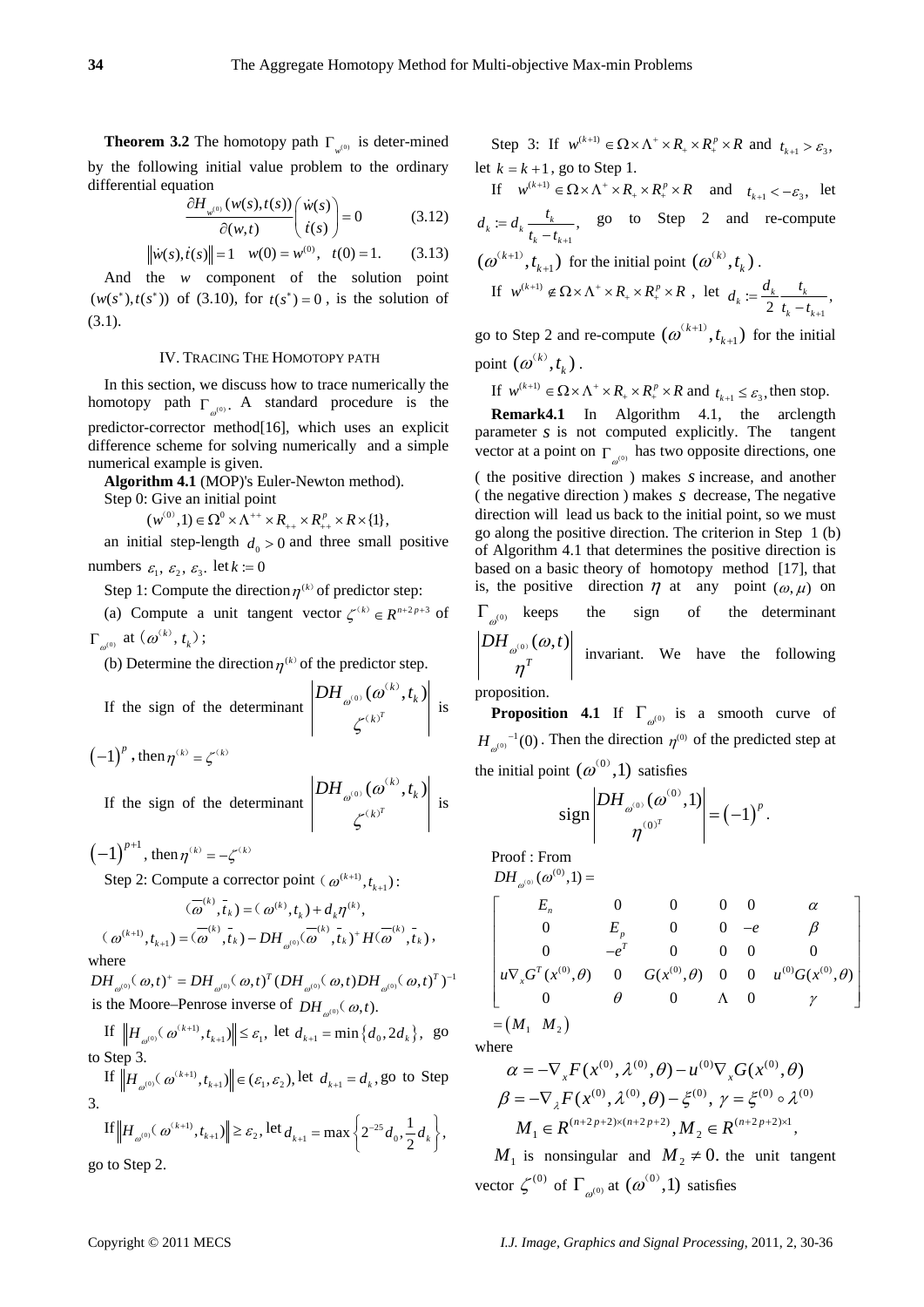$$
(M_1 \t M_2) \begin{pmatrix} \zeta_1^{^{(0)}} \\ \zeta_2^{^{(0)}} \end{pmatrix} = 0, \ \zeta_1^{^{(0)}} \in R^{n+2p+2}, \zeta_2^{^{(0)}} \in R \, .
$$

Define  $\zeta^{(0)} \equiv (\zeta_1^{(0)}, \zeta_2^{(0)})^T$ , by a simple computation, we have

$$
\zeta_1^{(0)} = -M_1^{-1} M_2 \zeta_2^{(0)},
$$
  

$$
|M_1| = (-1)^{p+2} G(x^{(0)}, \theta) P \prod_{i=1}^p \lambda_i.
$$

Hence

$$
\begin{vmatrix} DH_{\omega^{(0)}}(\omega^{(0)}, 1) \ \zeta^{(0)^T} \end{vmatrix} = \begin{vmatrix} M_1 & M_2 \ \zeta^{(0)^T} & \zeta^{(0)^T} \end{vmatrix}
$$

$$
= \begin{vmatrix} M_1 & M_2 \ -M_2^T M_1^{-T} & 1 \ 0 & 1 + M_2^T M_1^{-T} M_1^{-1} M_2 \end{vmatrix} \zeta_2^{(0)}
$$

$$
= |M_1| (1 + M_2^T M_1^{-T} M_1^{-1} M_2) \zeta_2^{(0)}
$$

Because  $G(x^{(0)}, \theta) < 0$  and by the definition of the direction of the predictor step,  $\eta_2^{^{(0)}}$  < 0 and

$$
T_{2} = 0
$$
 and 
$$
T_{2} = 0
$$

$$
(1 + M_2^T M_1^{-T} M_1^{-1} M_2) > 0
$$

sign 
$$
|M_1|
$$
  
= sign  $\left\{ (-1)^{p+2} G(x^{(0)}, \theta) P \prod_{i=1}^p \lambda_i \right\} = (-1)^{p+1}$ 

So

$$
\text{sign}\left|\frac{DH_{\omega^{(0)}}(\omega^{(0)},1)}{\eta^{(0)^T}}\right| = (-1)^p.
$$

In the following, we have tested the homotopy method by a simple numerical simulation. Let  $(x_1^{(0)}, x_2^{(0)}, x_1^{(0)}) = (0.1, 1.0, 0.1) , (\xi_1^{(0)}, \xi_2^{(0)}) = (2.0, 2.1) ,$  $h^{(0)} = 0.0$ ,  $u^{(0)} = 1.6$  and  $\varepsilon_1 = 0.01$ ,  $\varepsilon_2 = 1.0$ ,  $\varepsilon_3 = 10^{-3}$ .

The numerical results of  $x^*, \lambda^*, h^*, \xi^*, u^*$ , are listed in Table I. These results are computed by double precision.

Example 4.1

$$
\min f = \min \{f_1, f_2\}
$$
\n
$$
f_1(x) = 2x_1^2 + (x_2 - 1)^2 + 3x_3^2
$$
\n
$$
f_2(x) = (x_1 + x_2 + x_3 - 1.0)^2
$$
\nst

\n
$$
g_1(x) = x_1 + x_2 + x_3 - 3
$$
\n
$$
g_2(x) = 2x_1 + 2x_2 + x_3 - 4
$$
\n
$$
g_3(x) = x_1 - x_2
$$
\n
$$
g_4(x) = -x_1
$$
\n
$$
g_5(x) = -x_2
$$
\n
$$
g_6(x) = -x_3
$$

$$
\begin{array}{c} \text{TABLE I.} \\ \text{NUMBER CAL SIMULATION RESULTS OF EXAMPLE 4.1} \end{array}
$$

| $\lambda^{(0)}$ | $x^*$                    | $\lambda^*$      |
|-----------------|--------------------------|------------------|
| (1/2, 1/2)      | (0.0009, 0.9992, 0.0009) | (0.4871, 0.5129) |
| (1/3, 2/3)      | (0.0013, 0.9984, 0.0013) | (0.3195, 0.6805) |
| (2/3, 1/3)      | (0.0009, 0.9995, 0.0009) | (0.6560, 0.3440) |
| $h^*$           |                          | $u^*$            |
| $-0.0001$       | (0.0001, 0.0001)         | 0.0034           |
| $-0.0002$       | (0.0002, 0.0002)         | 0.0035           |
| $-0.0002$       | (0.0002, 0.0002)         | 0.0041           |

As a conclusion, using aggregate homotopy method to solve convex multi-objective programming problems is a new approach. The multi-objective programming problem with multi-strains was transformed into singleobjective programming problem with single strain, then the aggregate homotopy method was used to get the minimal weak efficient solution. This method is simple, convenient and of great relevance to applications. It must be pointed out that for the non-convex multi-objective programming problems, more extensive work are needed.

# ACKNOWLEDGMENT

This work was supported by the NNSF(10771020) of China and National, the NNSF(20101599) of Jilin province.

Corresponding author: Qinghuai Liu, Email:liuqh6195@126.com.

### **REFERENCES**

- [1] R. B. Kellogg, T. Y. Li , J. A. Yorke, A constructive proof of the Brouwer fixed-point theorem and computational results, *SIAM J. Numer. Anal.*, 18(1976),473-483.
- [2] S. N. Chow,J. Mallet-Paret ,J. A. yorke, Finding zero of maps: Homotopy methods that are constructive with probanility one, *Math.Comput.*, 32(1978),887-899.
- [3] N. Megiddo, Pathways to the optimal set in linear programming, in *Progress in Mathematical Programming, Interior Point and Related Methods*, (N. Megiddo, Ed.), Springer, New York, 1988, pp. 131-158.
- [4] M. Kojima, S. Mizuno, A. Yoshise, A primal-dual interior point algorithm for linear programming, in *Progress in Mathematical Programming, Interior Point and Related*